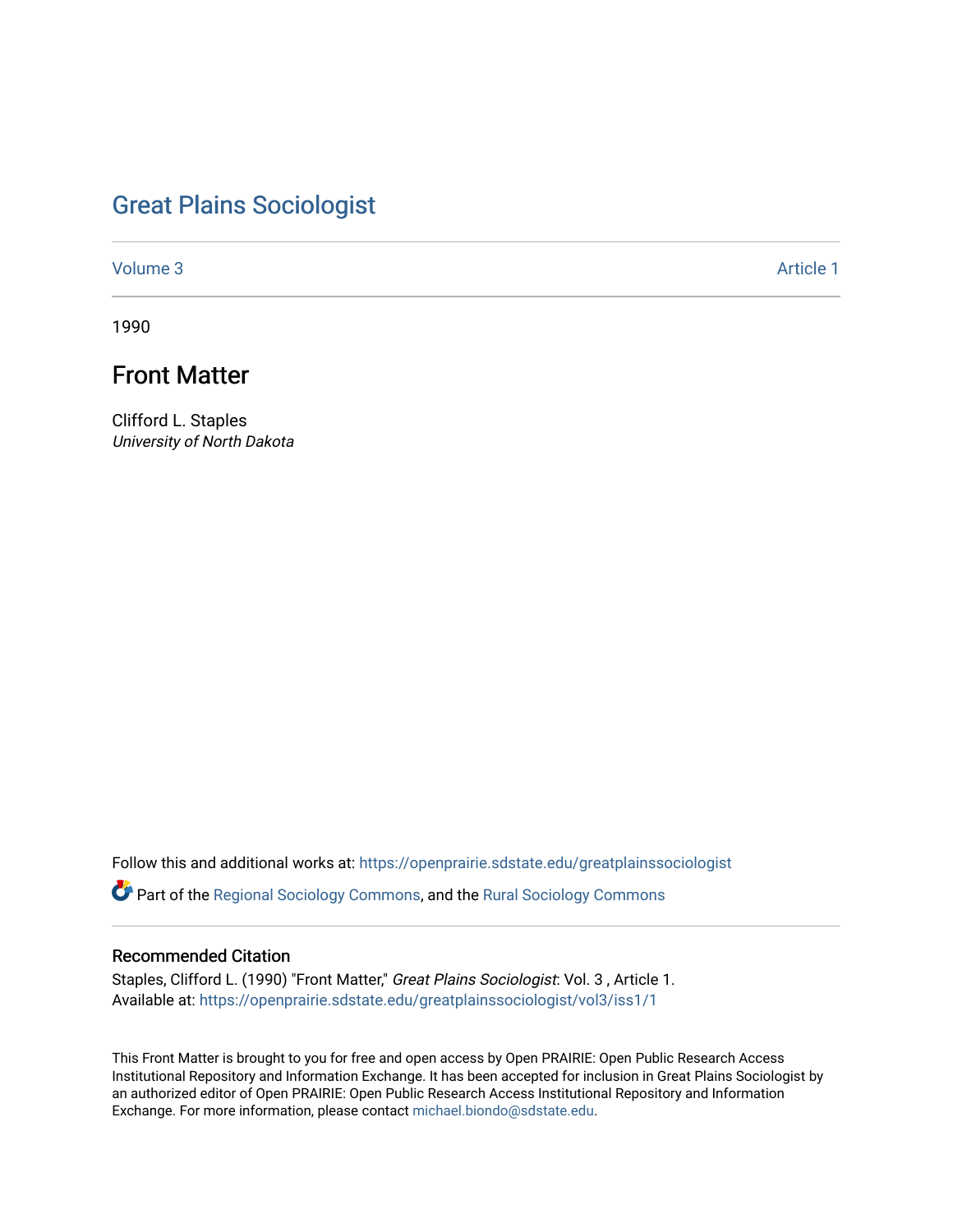## Front Matter

Cover Page Footnote Front Matter

This front matter is available in Great Plains Sociologist: [https://openprairie.sdstate.edu/greatplainssociologist/vol3/](https://openprairie.sdstate.edu/greatplainssociologist/vol3/iss1/1) [iss1/1](https://openprairie.sdstate.edu/greatplainssociologist/vol3/iss1/1)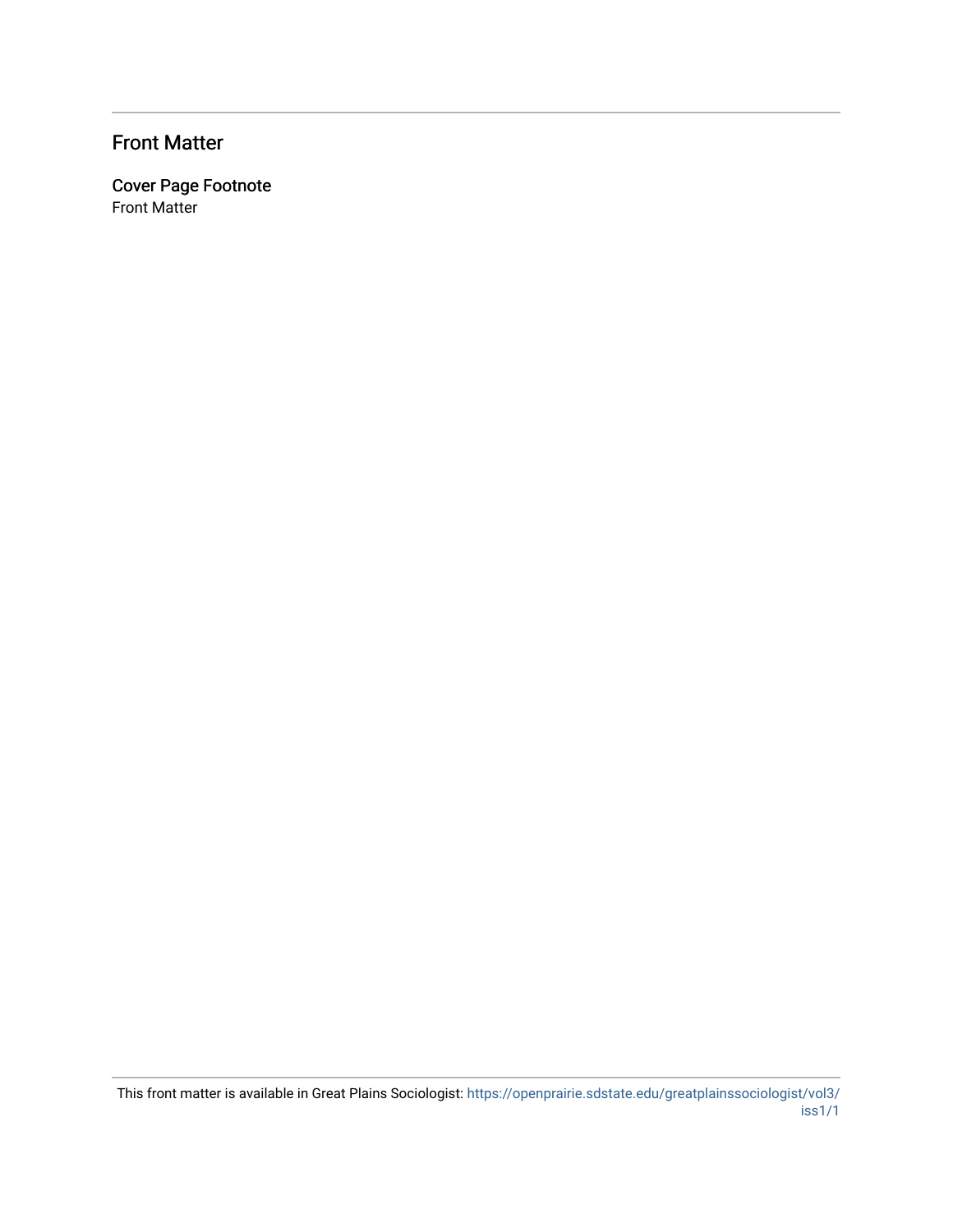#### Staples: Front Matter

## The Great Plains Sociologist

i. in the N

Volume 3 **Number 1** 1990

Official Journal of the Great Plains Sociological Association

#### Editor

Clifford L. Staples Department of Sociology University of North Dakota

#### . Editorial Assistant

Janet Beth Rex Chester Fritz' Library University of North Dakota

#### Reviewers

Linda Baer Jack M. Geller Gary Goreham Mary Lackmann Richard L. Ludtke Ronald F. MacCarthy Michael E. Meyer Janet Moen

Patrick Mooney Deborah L. Moser Daniel W. Peterson James R. Stewart Curtis Stofferahn Kathleen Tiemann Richard W. Wilsnack Andrew Ziner

Department of Sociology<br>Chiversity of North Dakota

Grand Forks, North Dakota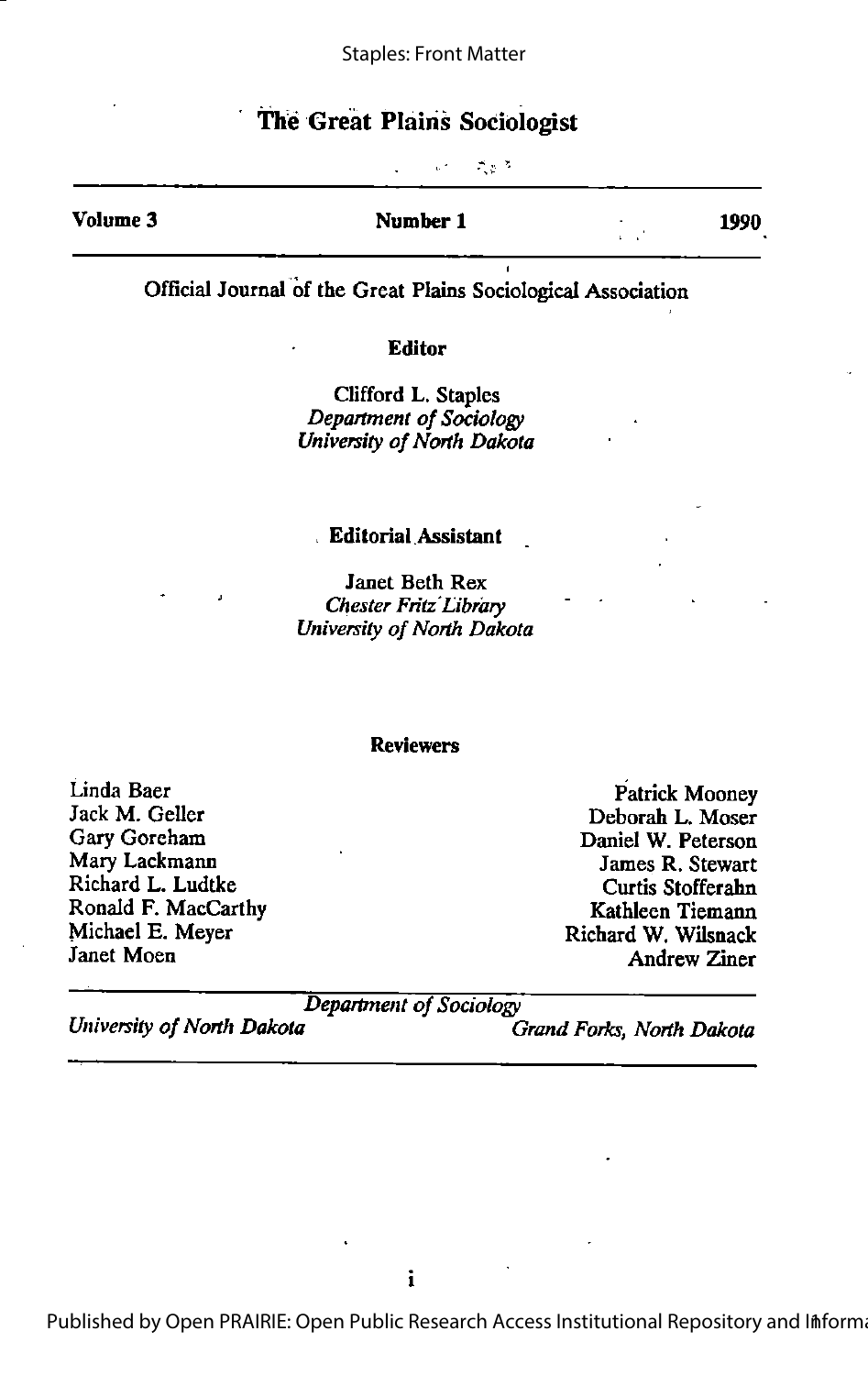Great Plains Sociologist, Vol. 3 [1990], Art. 1

## The Great Plains Sociological Association

### 1989-1990 Officers

Kathleen Tiemann University of North Dakota President

Linda Baer South Dakota State University

Daniel W. Peterson Black Hills State College

Marvin Mutzenberger Bismarck State College Past President

Vice President

Secretary/Treasurer

The Great Plains Sociologist An annual journal ,

(ISSN: 0896-0054)

f,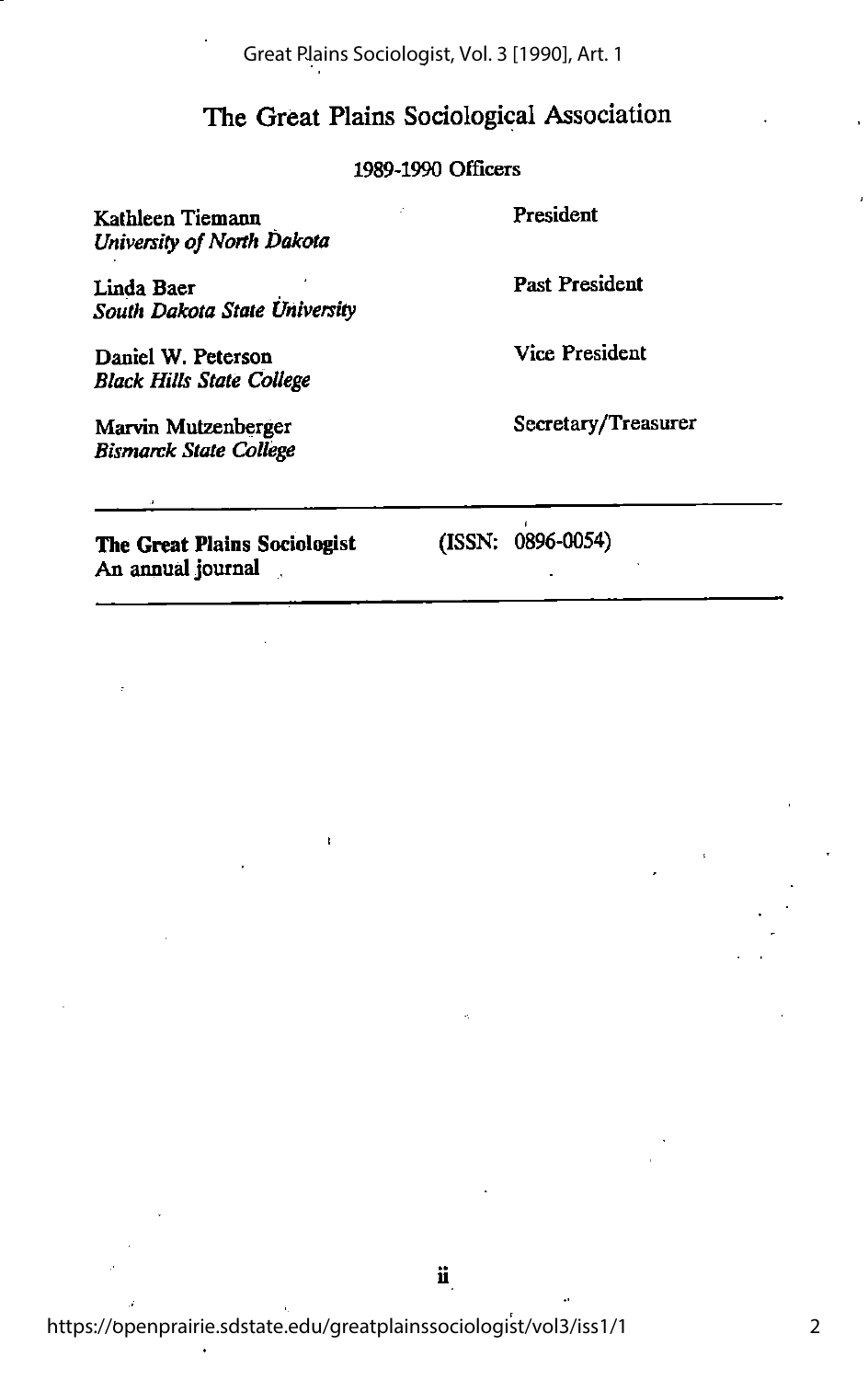#### Staples: Front Matter

#### A Note From the Editor

The editorial baton has been passed from Harlowe Hatle to me. Harlowe set a fast pace; Fil try not to stumble. I have the feeling that about the time I get this job figured out myleg of the race will be up and it will be time to pass the baton to my successor. But enough sports metaphors.

Several trees gave their lives for this journal. And that was before it got to the printer! This was my first experience with "desktop publishing." As requested, the authors submitted final electronic versions of their papers in WordPerfect 5.0. At that point I merged all of the papers into one big file. Then the work really began. While everything was electronic, it seems that there are as many versions of a word processing program as there are people to process words. Eventually, though, I was able to create one document out of all those different codes, fonts, styles, and sizes. I used the HP ProCollection font cartridge (Times Roman 08, 10, 12 point sizes) and took the final version straight from the Laserjet to be duplicated and bound. People told me that doing things this way saves time and money over the alternatives. I'll have to take their word for it. I would like to thank the authors for their patience with this newfangled technology, and this newfangled editor. And I owe a special thanks to my colleagues and friends in and around the Sociology Department at UND for providing some of the resources to produce the journal, and for providing me with a supportive and enjoyable environment within which to produce it.

Since at present we produce one volume of the journal per year, it is awkward to review manuscripts on a continous basis, as might be done with a bi-annual or quarterly journal. Hence, it is useful to think of the GPS as an edited volume. Consequently, I would like to have all submissions for Volume  $4$  (1991) by February 1, 1991, earlier if possible. Manuscripts will be sent out for review as I receive them, but final publication decisions on all manuscripts will be made on or about June 1, 1991.

Please consider reviewing manuscripts for the journal. I have tried, and will continue to try, to solicit reviews from all corners of the region and beyond, but in a pinch I inevitably call on-friends more often than I should. I particularly appreciate reviews that are prompt, critical, and compassionate. So write, phone, or BITNET and I'll send you a paper. If you have any questions or suggestions about the editorial process, the production of the journal, of anything else, please don't hesitate to contact me at the address below. Peace.

> Cliff Staples Department of Sociology University of North Dakota Grand Forks, ND 58202 Phone: 701-777-4417; 777-2187 BITNET: UD153289@NDSUVM1

Published by Open PRAIRIE: Open Public Research Access Institutional Repository and Informa